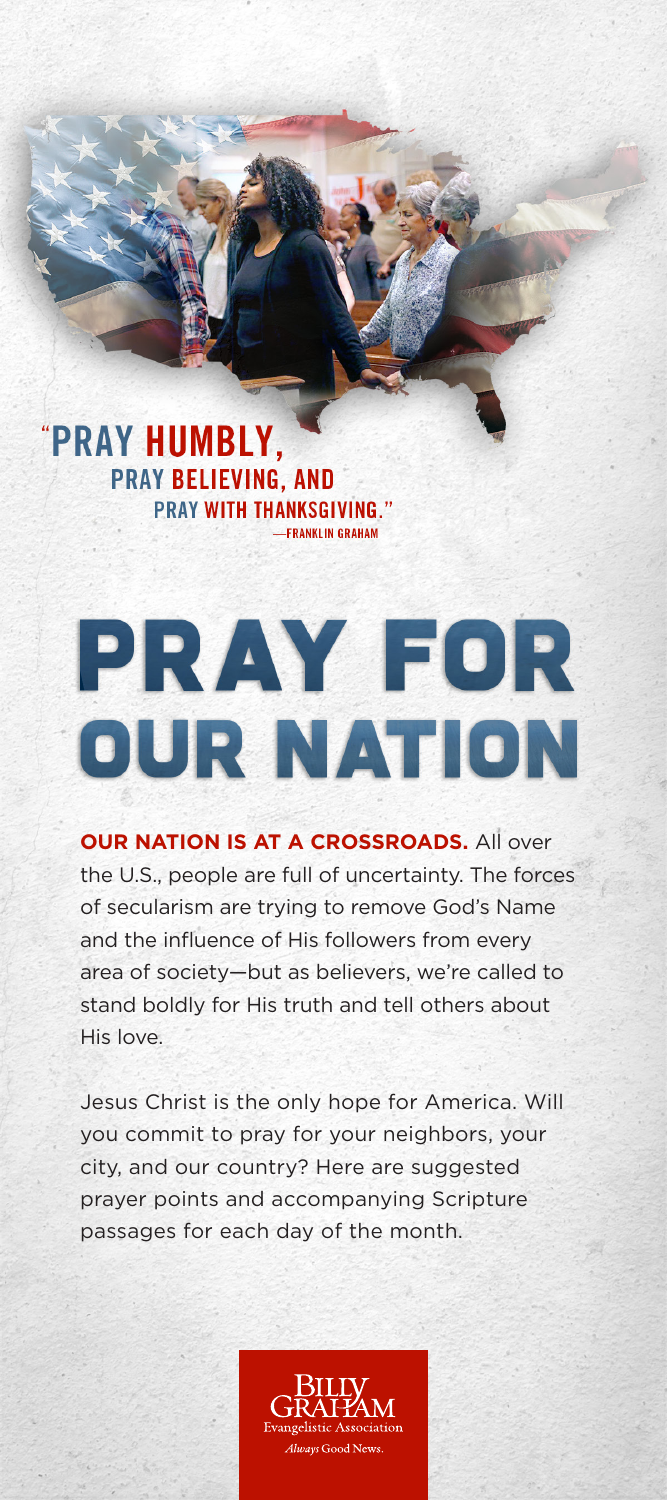## 30-DAY PRAYER GUIDE FOR AMERICA

**DAY 1:** Pray for Christ-centered revival to sweep your city and our nation.

"*Seek the Lord while he may be found; call upon him while he is near; let the wicked forsake his way, and the unrighteous man his thoughts; let him return to the Lord, that he may have compassion on him, and to our God, for he will abundantly pardon.*" (Isaiah 55:6–7)

DAY 2: Pray for all evangelistic ministry taking place in the U.S. this year. Pray also for us that God may open to us a door for the word, to declare the mystery of Christ.

"*Pray also for us, that God may open to us a door for the word, to declare the mystery of Christ.*" (Colossians 4:3)

DAY 3: Today, more than a quarter of adults in the U.S. say they don't identify with any faith tradition at all—a number that has soared in the past decade. Pray for God to soften the hearts of these men and women so that they would be receptive to His truth.

"*Open their eyes, so that they may turn from darkness to light and from the power of Satan to God, that they may receive forgiveness of sins and a place among those who are sanctified by faith in me.*" (Acts 26:18)

DAY 4: Pray that men and women of God will be elected to public office in all levels of leadership local, state, and national.

"*Blessed is the nation whose God is the Lord, the people whom he has chosen as his heritage!*" (Psalm 33:12)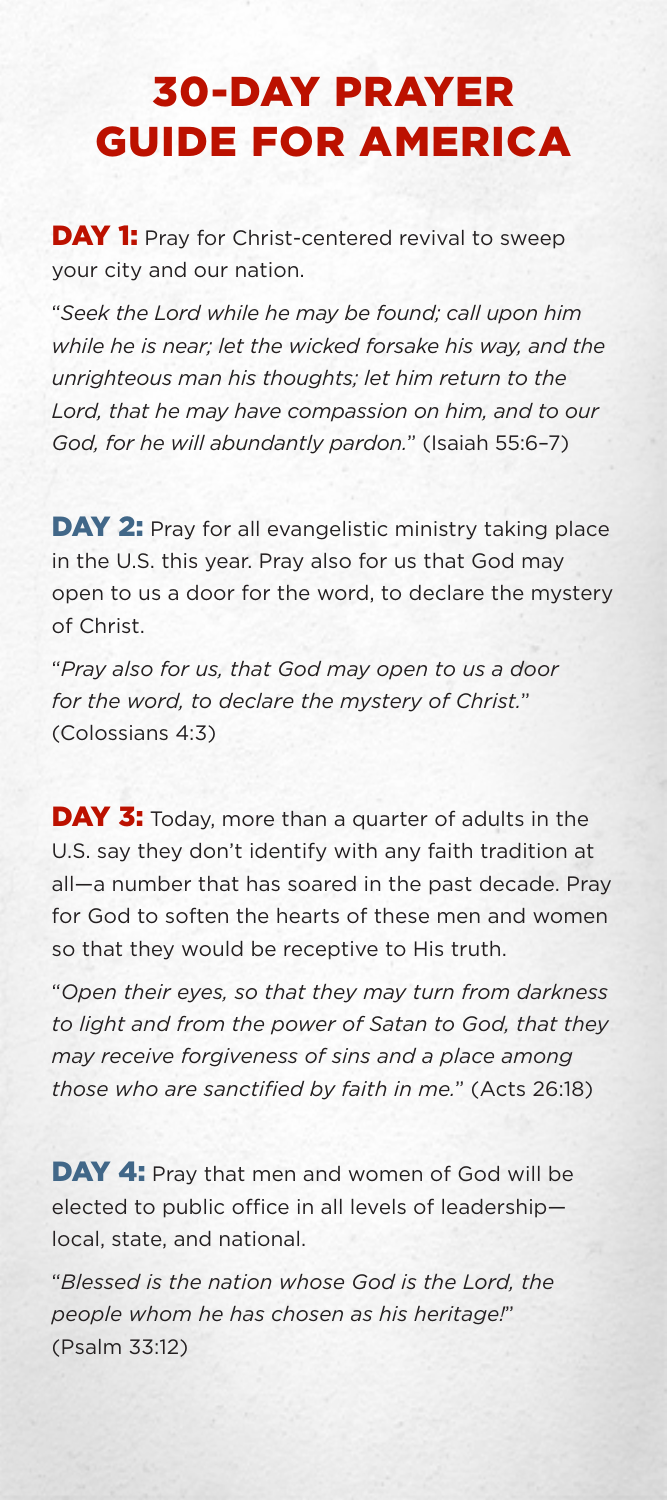**DAY 5:** Pray that God's Spirit would empower His church for ministry and enable us to pray for and befriend people who are far from God.

"*Come and hear, all you who fear God, and I will tell what he has done for my soul*." (Psalm 66:16)

DAY 6: Pray that Christians across our nation will take advantage of their God-given right and vote for candidates who will stand for Biblical values.

"*When the righteous increase, the people rejoice, but when the wicked rule, the people groan*." (Proverbs 29:2)

**DAY 7:** More than 50 percent of Americans say they believe abortion should be legal in all or most cases. Please pray that God will move in the hearts of these men and women, rescue unborn lives, and bring an end to this evil across our nation.

"*Rescue those who are being taken away to death; hold back those who are stumbling to the slaughter.*" (Proverbs 24:11)

DAY 8: Pray for Jesus to be exalted as Lord in every heart and for each believer to be ready to share Christ—who He is and what He has done.

"*But in your hearts revere Christ as Lord. Always be prepared to give an answer to everyone who asks you to give the reason for the hope that you have. But do this with gentleness and respect*." (1 Peter 3:15, NIV)

DAY 9: Pray for your local elected officials, including city council, school board members, and all those who lead in your community. Ask God to grant them wisdom.

"*First of all, then, I urge that supplications, prayers, intercessions, and thanksgivings be made for all people*." (1 Timothy 2:1)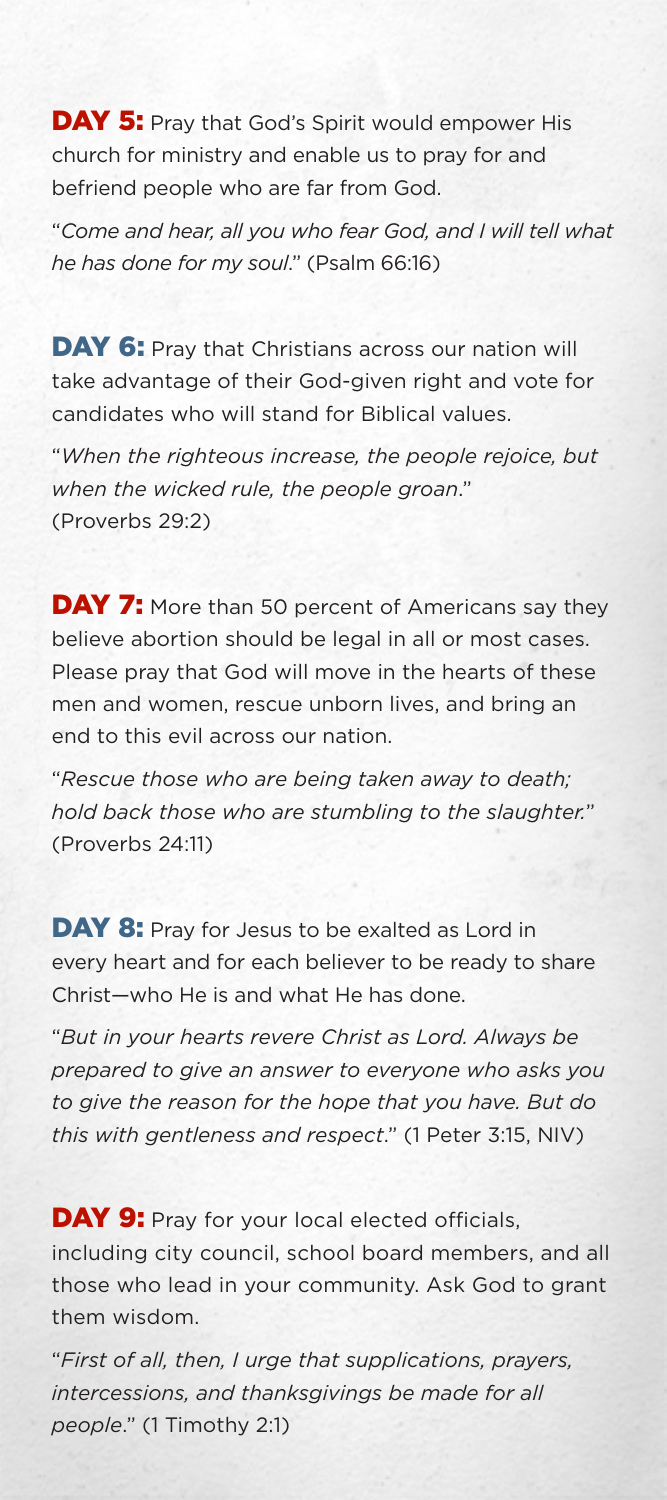DAY 10: Among Americans who identify as Christians, only 25 percent say they regularly read God's Word, pray, and spend time in fellowship with other believers. Pray that God transforms many of these men and women into bold witnesses for Jesus Christ.

"*We have not ceased to pray for you, asking that you may be filled with the knowledge of his will in all spiritual wisdom and understanding, so as to walk in a manner worthy of the Lord, fully pleasing to him: bearing fruit in every good work and increasing in the knowledge of God.*" (Colossians 1:9–10)

DAY 11: Pray that, by the power of the Holy Spirit, the church will obey the instructions God gave to King Solomon—to repent, pray, and seek His face.

"*If my people who are called by my name humble themselves, and pray and seek my face and turn from their wicked ways, then I will hear from heaven and will forgive their sin and heal their land.*" (2 Chronicles 7:14)

DAY 12: Pray for God to give our pastors strength, encouragement, and rest as they fulfill their calling.

"*He is like a tree planted by streams of water that yields its fruit in its season, and its leaf does not wither. In all that he does, he prospers*." (Psalm 1:3)

**DAY 13:** Nearly two-thirds of people in the U.S. say they don't believe in absolute standards for right and wrong; instead they think morality depends on the situation. Pray that many of these men and women discover the truth of God's Word.

"*Sanctify them in the truth; your word is truth.*" (John 17:17)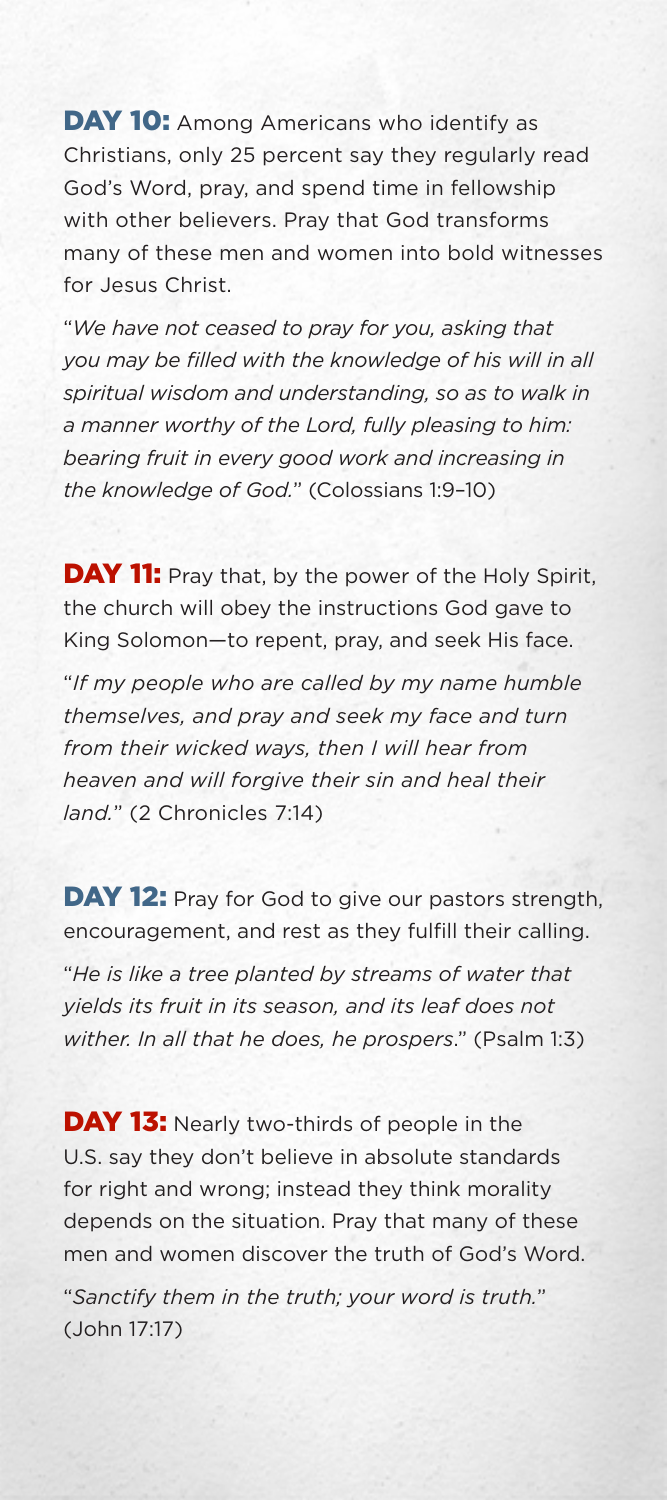DAY 14: Pray for those in our nation who face opposition for their faith in Jesus Christ. Ask God to strengthen them as they stand for Him.

"*Stand firm in the faith; be courageous; be strong.*" (1 Corinthians 16:13, NIV)

**DAY 15:** Today, the U.S. suicide rate is the highest it has been since World War II-in fact, it has risen by 25 percent since 1999. Pray for suffering men and women to discover the lasting peace and purpose found only in Jesus Christ.

"*The thief comes only to steal and kill and destroy. I came that they may have life and have it abundantly.*" (John 10:10)

DAY 16: Pray that people will hear and believe the whole story of Jesus: His birth, perfect life, suffering on the cross, death, glorious resurrection, ascension, and soon return.

"*For God has done what the law, weakened by the flesh, could not do. By sending his own Son in the likeness of sinful flesh and for sin, he condemned sin in the flesh.*" (Romans 8:3)

**DAY 17:** Nearly a third of Americans believe they can earn a place in heaven through good works. Pray for God to reach these people with the Good News of salvation through His Son.

"*We know that a person is not justified by works of the law but through faith in Jesus Christ, so we also have believed in Christ Jesus, in order to be justified by faith in Christ and not by works of the law, because by works of the law no one will be justified*." (Galatians 2:16)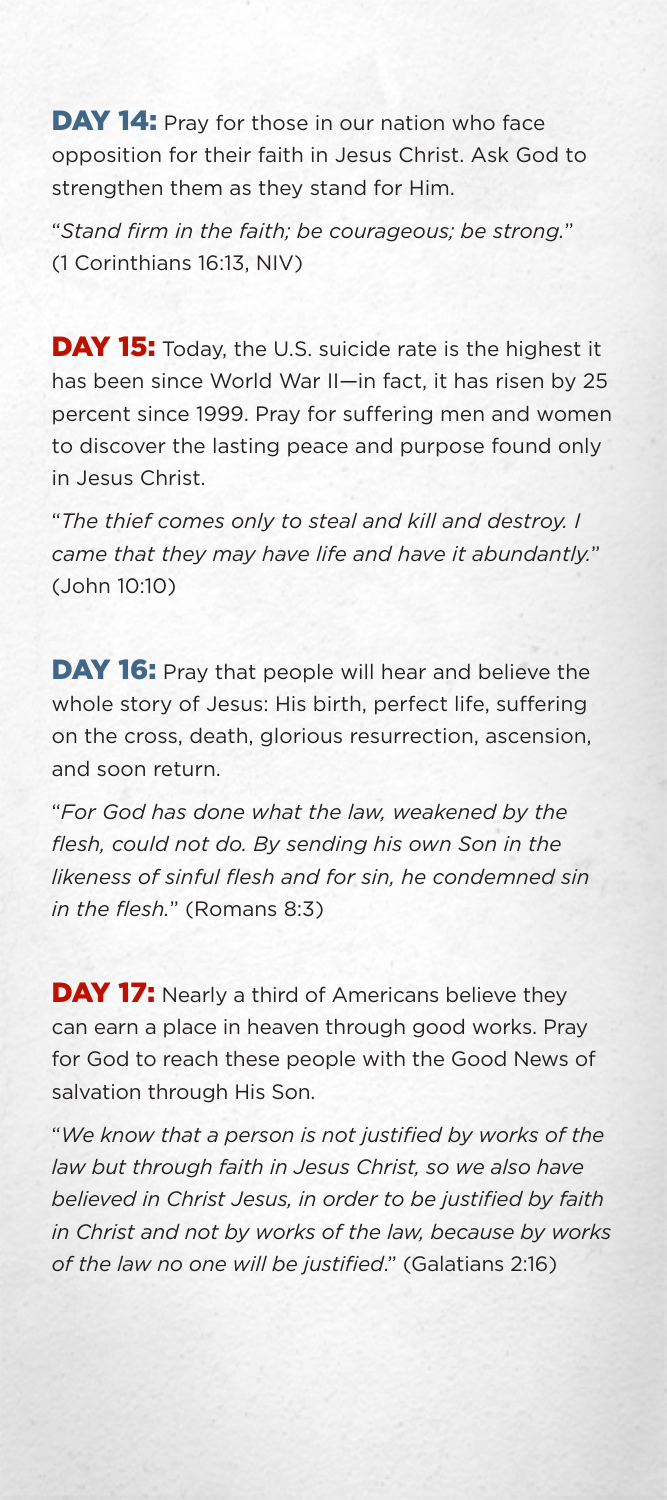DAY 18: Pray for new Christians, that the Lord will help them grow in their faith and that they will become part of a Bible-believing church.

"*As you received Christ Jesus the Lord, so walk in him, rooted and built up in him and established in the faith, just as you were taught, abounding in thanksgiving.*" (Colossians 2:6–7)

DAY 19: Pray for men and women in our military, that the Lord would draw many of them to Himself and that He would give service members in every level of leadership wisdom as they defend our nation.

"*I trust in you, O Lord; I say, 'You are my God.' My times are in your hand; rescue me from the hand of my enemies and from my persecutors! Make your face shine on your servant; save me in your steadfast love!*" (Psalm 31:14–16)

DAY 20: Pray for those in your family and neighborhood who don't have a personal relationship with Jesus Christ. Ask God to open doors for you to share the Good News with them and that He would draw them to Himself.

"*Be alert and always keep on praying for all the Lord's people. Pray also for me, that whenever I speak, words may be given me so that I will fearlessly make known the mystery of the gospel.*" (Ephesians 6:18–19, NIV)

**DAY 21:** Almost 70 percent of Americans oppose legislation that would protect religious freedom and freedom of conscience. Pray that God will continue to bless Christians with the right to openly practice our faith.

"*For freedom Christ has set us free; stand firm therefore, and do not submit again to a yoke of slavery.*" (Galatians 5:1)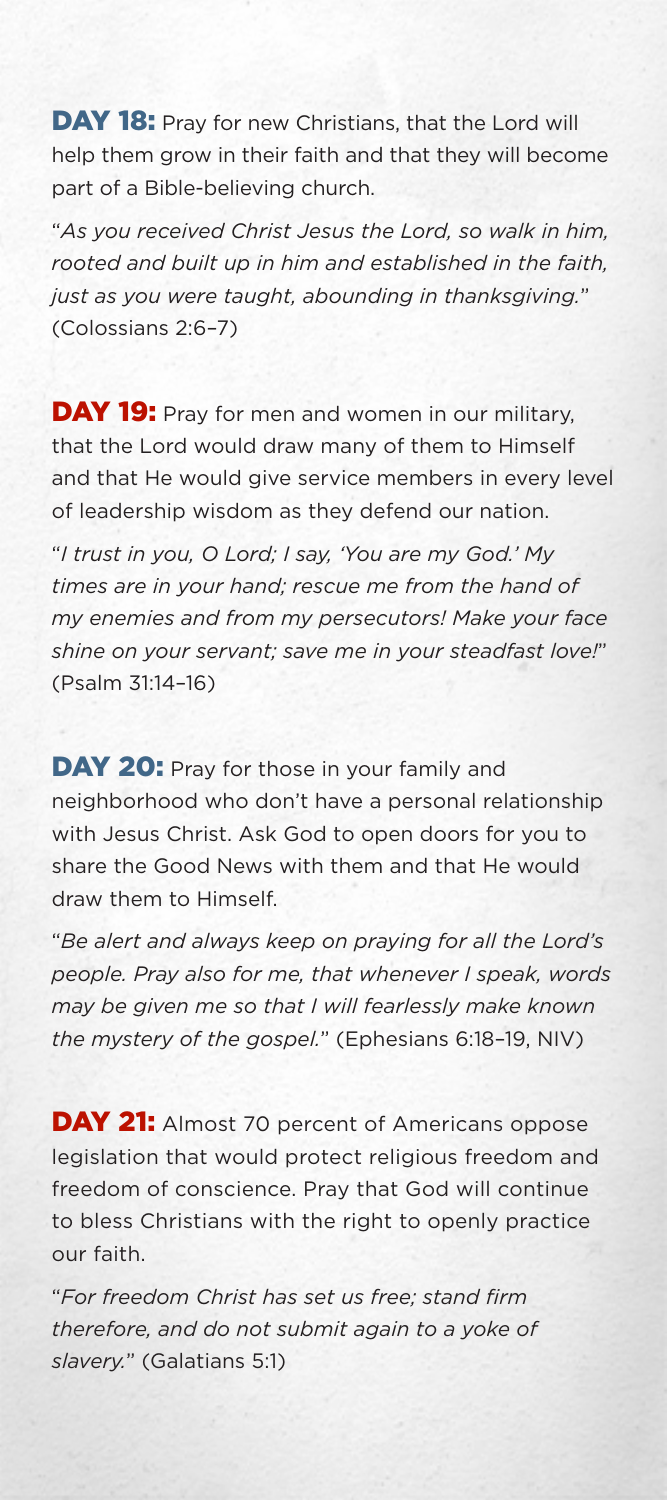DAY 22: Pray for every believer to recognize his or her calling, to be a witness for Jesus in every place, near or far, every day.

"*You are the light of the world. A city set on a hill cannot be hidden.*" (Matthew 5:14)

DAY 23: Pray for men and women who used to walk with the Lord, but are now far from Him. Ask God to draw them back to Himself and transform them into bold Christian witnesses.

"*What do you think? If a man has a hundred sheep, and one of them has gone astray, does he not leave the ninety-nine on the mountains and go in search of the one that went astray?*" (Matthew 18:12)

DAY 24: Pray for your pastor's family, that God would strengthen and encourage each of them.

"*Now may the God of peace himself sanctify you completely, and may your whole spirit and soul and body be kept blameless at the coming of our Lord Jesus Christ. He who calls you is faithful; he will surely do it.*" (1 Thessalonians 5:23–24)

**DAY 25:** Pray for the specific issues facing your neighborhood and community.

"*Your kingdom come, your will be done, on earth as it is in heaven.*" (Matthew 6:10)

DAY 26: Pray that God will change the hearts of leaders and officials who are far from Him.

"*The king's heart is a stream of water in the hand of the Lord; he turns it wherever he will.*" (Proverbs 21:1)